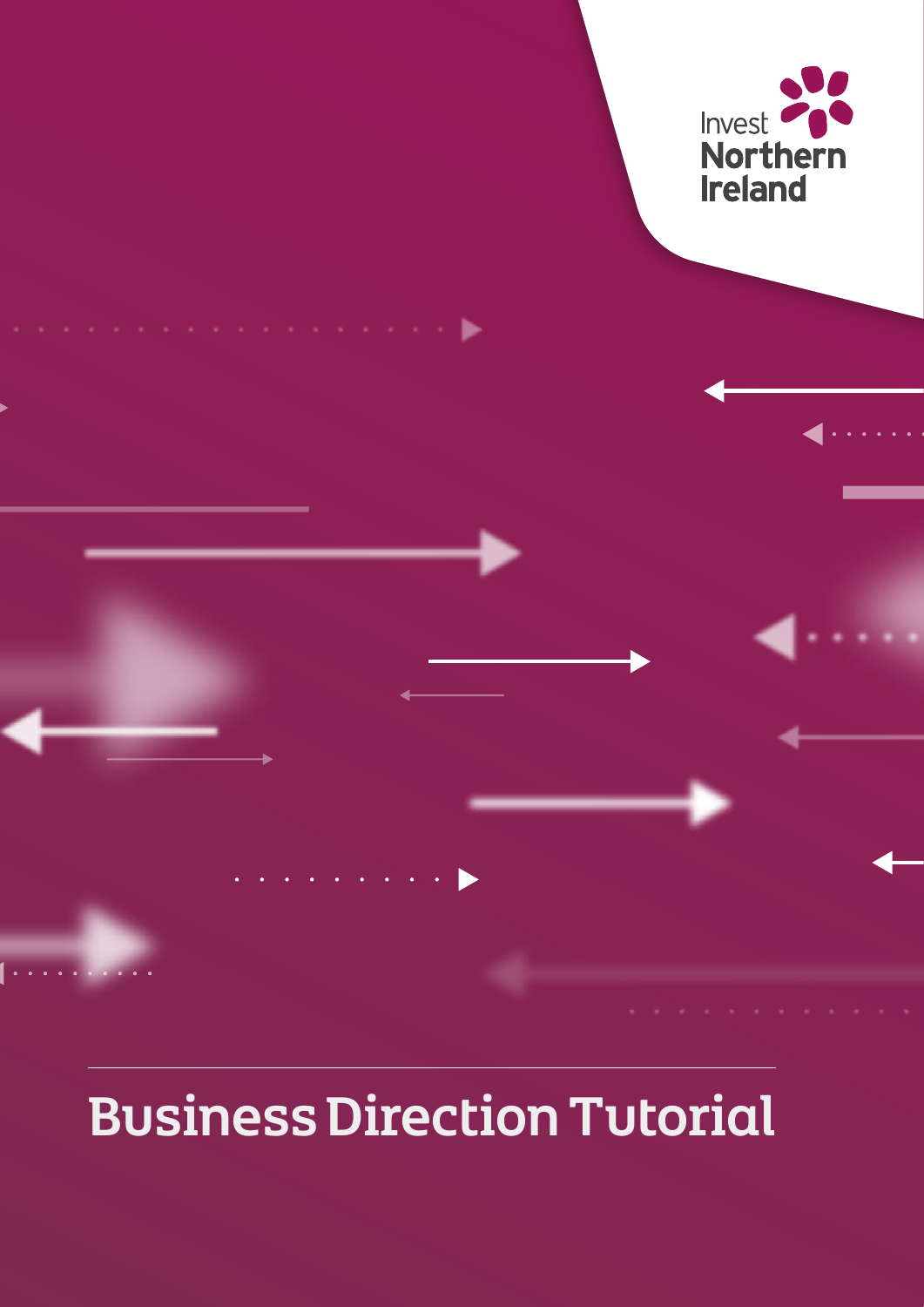# 1. Introduction Why are strategy and planning important?

When was the last time you stopped dealing with day-to-day stuff and thought about where your business is going?

Thinking ahead and having a clear direction for your business is vital. It's the best way to take account of changing circumstances, stay competitive, and grow your business. This tutorial will help you set the right direction and develop an action plan for growth.

To get the most from this tutorial you should download the growth action template and complete it as you progress through each section.

### Why is having a plan so important?

Developing a growth plan for your business helps you focus on the important issues. It's so easy to get bogged down in everyday operational challenges. Developing a plan shifts your attention to high-level, strategic concerns.

Research shows that the best performing companies are the most active in managing products and markets. As a business grows, more people need to be involved in the planning process. A growth plan helps you to share your vision with others. It provides a strategy that can be understood by everyone.

In the coming sections, we'll find out more about setting goals, self-assessment and how innovation can help grow your business.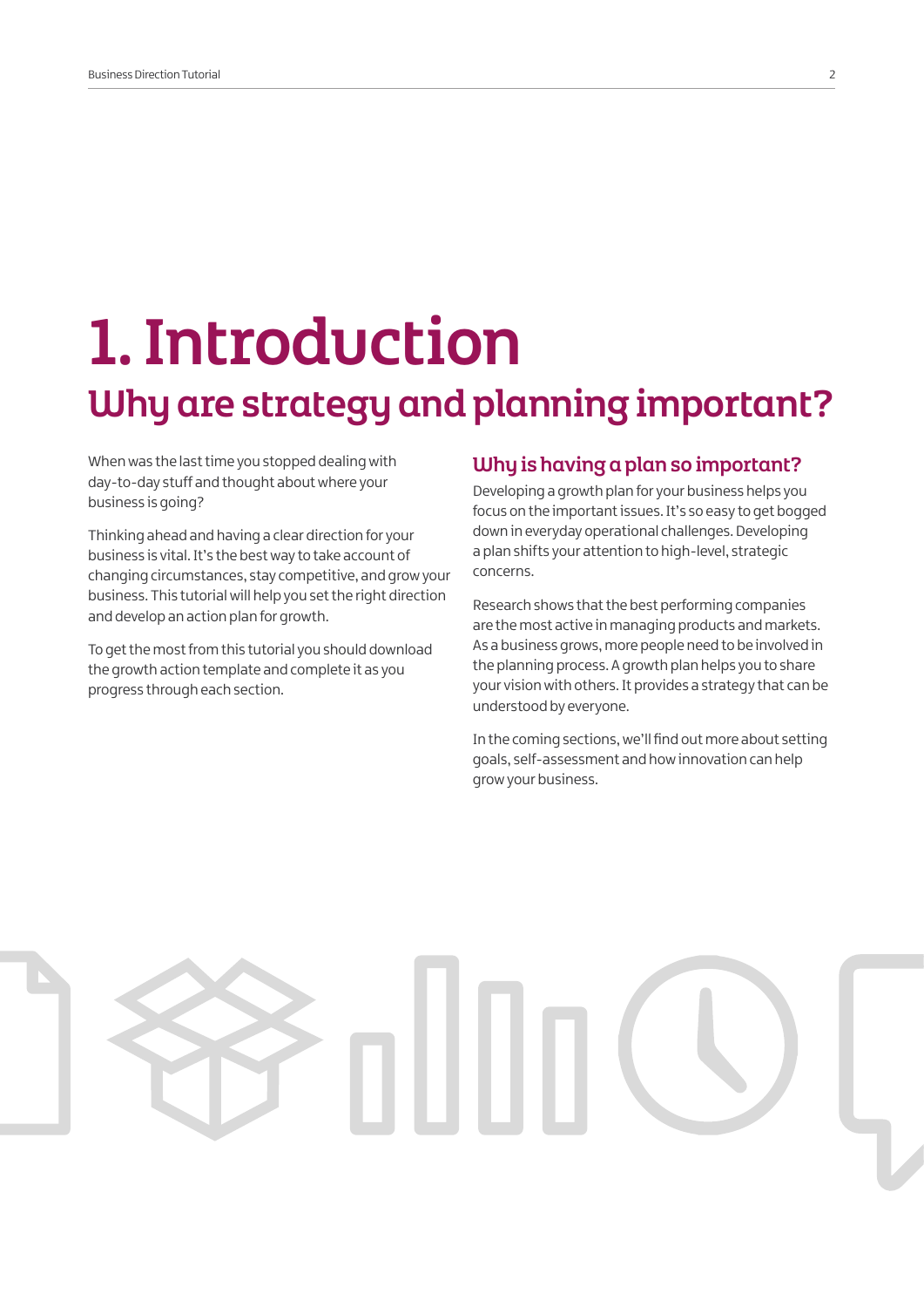

# 2. Vision statement and objectives

#### Where do you want your business to be?

You might answer this question by outlining your vision for your business and its long-term objectives. An effective vision statement focuses on the goals and aspirations of the business. It is designed to be positive and timeless. Your strategy may change, but your vision stays the same.

#### **Example: Whale Pumps**

Bangor-based specialist engineering company, Whale Pumps' vision statement doesn't mention pumps.

"To build an outstanding, sustainable company, widely known for our innovative and principled approach in everything we do."

#### **Example: Lecky Group**

Lecky Group design, produce, and distribute special needs equipment and programs from their base in Lisburn. Here's their vision:

"We will be the leading company working with the special needs community to research, develop, and distribute life-changing, innovative products and programs for the children, their families and carers."

### Write your vision statement

When drafting your vision, think about how what is different about your business. What do you do better than, or differently from, the competition? What values are important to you, your customers, and your employees?

**Take a moment to draft a vision statement now. It needn't be perfect straight away. You can come back to it once you've given it some more thought.**

The more you can differentiate your business, the stronger its strategic position. What is your point of difference? Do you offer something that no one else can?

Offering a "me too" product or service means that you will be competing on price. And you might find it harder to generate good margins.

### Point of difference

Real strategic strength comes from offering products or services that are truly different, in a way that's meaningful for your customers. How strong is your point of difference? What can you do to strengthen it?

#### **Take some time to fill in your answers in your growth action template.**

Now you've drafted a vision statement and identified your point of difference, let's think about your long-term objectives.

#### Long-term objectives

Your long-term objectives are the concrete foundations that underpin your vision statement. They should be things you can measure. Every business is different, but good examples include:

- future turnover
- number of employees
- level of profitability
- number of customers

You should think about where you would like these, and other metrics, to be in a given time frame. **Take a moment to list these in your growth action template.**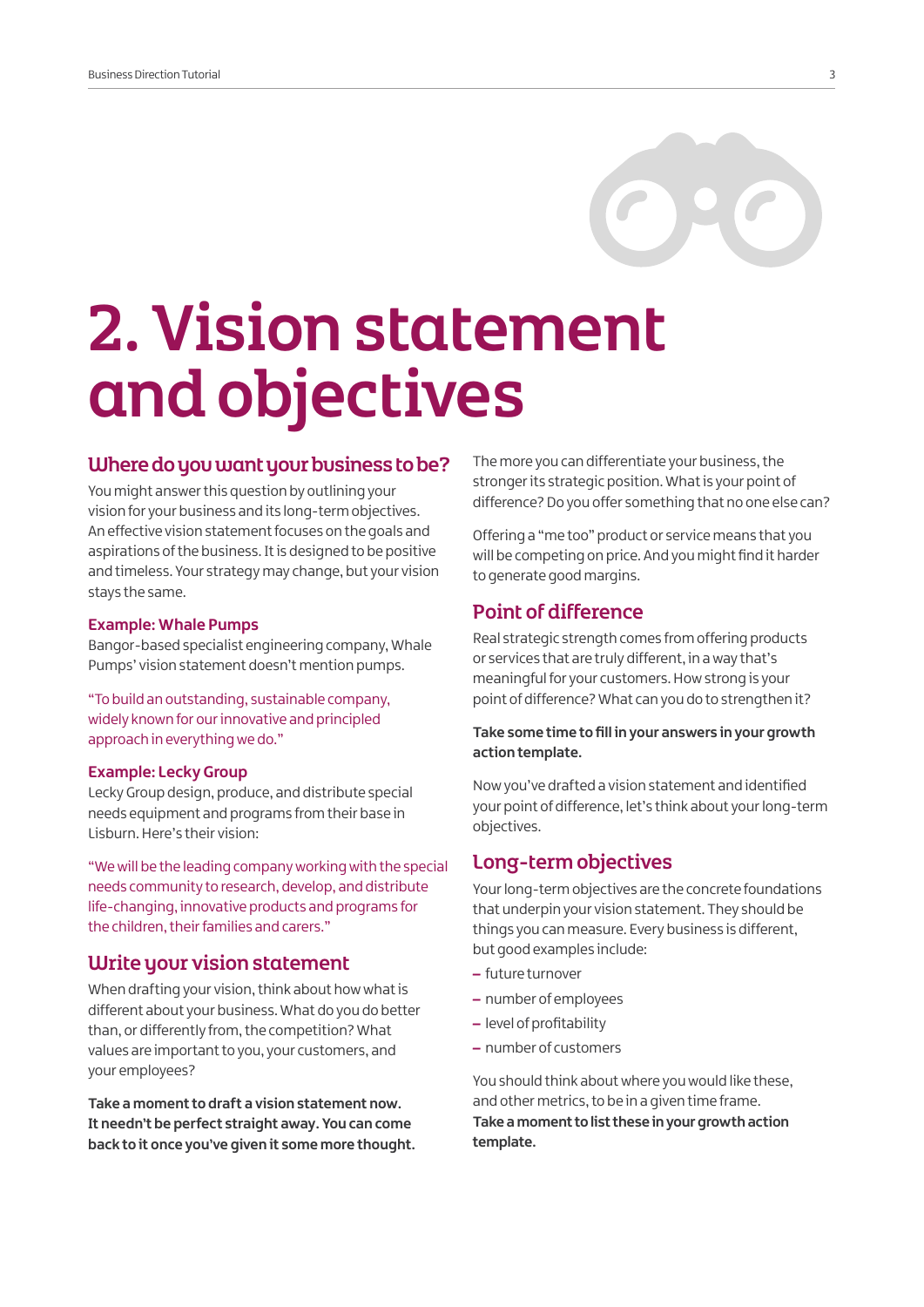# 3. Assessing your business

You should now have some idea of where you want your business to go in the future. But where is it now?

## SWOT Analysis

One way of clarifying this is called a SWOT analysis. SWOT stands for:

- strengths
- weaknesses
- opportunities
- threats

As its name suggests, it helps you to build on your strengths, minimise your weaknesses, identify opportunities, and avoid threats. You can complete it yourself, but it can also be a useful team exercise. You can ask your team to complete it individually and then reconvene to discuss it together. This is a great way to achieve consensus on your business direction.

#### **Example: Aptitude Ltd.**

Aptitude Ltd. was founded by two scientists who patented an alternative to a high-volume production process for the food and drink industry. They subcontract the manufacturing of their kit and they've made some sales to well-known food manufacturers in the seven years since the company's inception.

As they've grown, the two scientists have learned some key lessons that will allow them to accelerate the company's growth. Here are some of the findings from Aptitude's SWOT analysis:

#### Strengths:

- technology is unique
- learned a lot from trials and early installations
- proof that the technology works on a commercial scale
- motivated and skilled
- technology covers a broad range of applications
- healthy gross margin
- credible market valuation

They were also honest about their weaknesses:

- under-resourced
- reliance on subcontractors
- product represents a big investment for customers
- need to educate the market
- big customers are slow-moving and risk-averse
- equipment reliability

They also identified some opportunities including:

- exchange rate depreciation
- access to new markets
- companies pursuing lean manufacturing
- possible income streams from maintenance and licensing
- applications in other sectors

These opportunities were balanced by some threats:

- loss of existing market access
- difficult to protect intellectual property (IP)
- validation required in some countries
- competition is improving swiftly
- big players opposed to Aptitude Ltd.'s technology

#### **Take some time to complete your own SWOT analysis.**

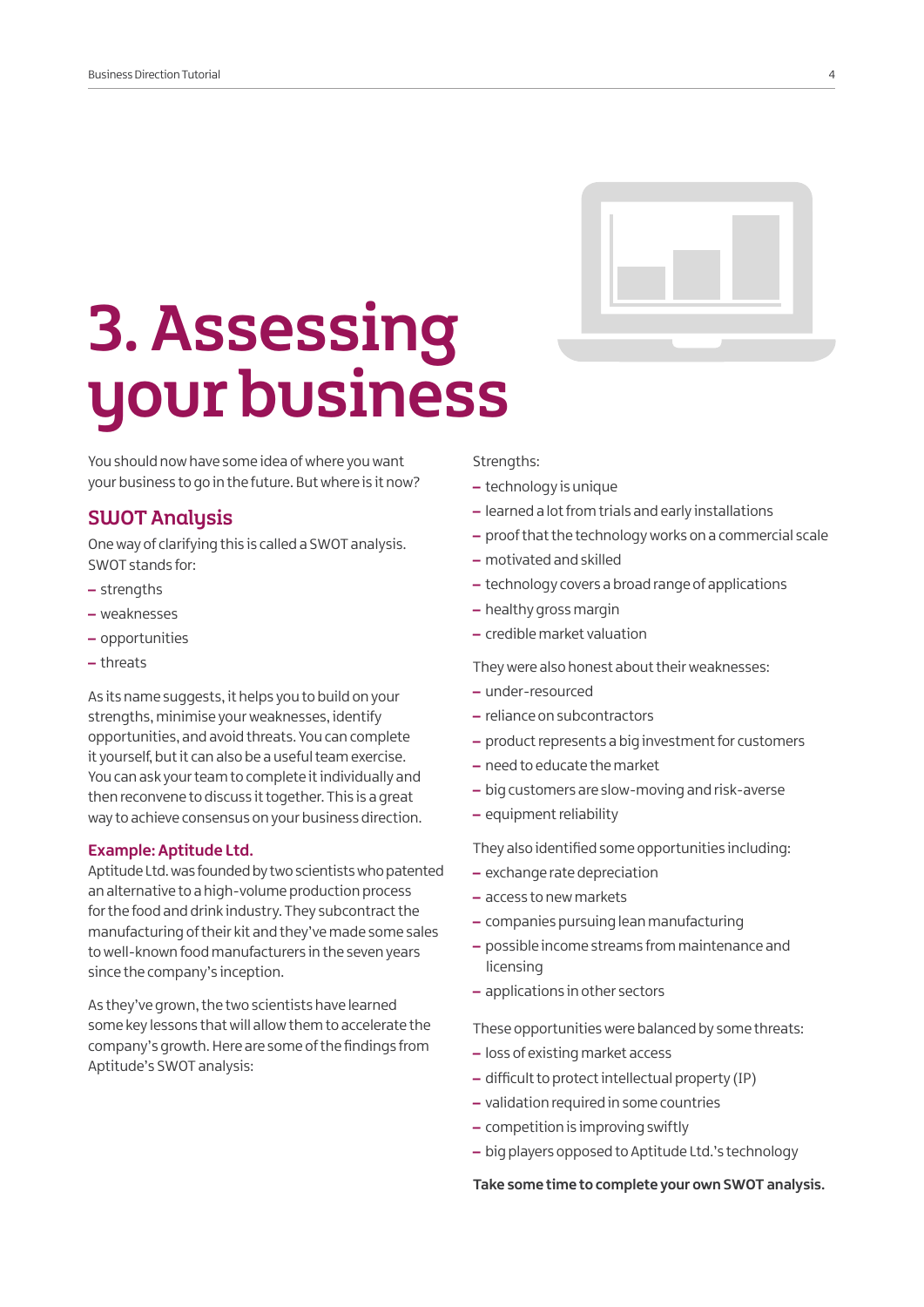# Strengths and weaknesses

Strengths and weaknesses are about factors that are internal to your business. Here are some questions to help you identify your business' strengths:

- What advantages does your business have?
- What do you do better than anyone else?
- What unique or low-cost resources can you draw on that others can't?
- What do people in your market see as your strengths?
- What factors mean that you get the sale?

Here are some questions to help you identify your business' weaknesses:

- What could you improve?
- What should you avoid?
- What are people in your market likely to see as your weaknesses?
- What factors lose you sales?

# Opportunities and threats

Opportunities and threats are about factors that are external to your business. Here are some questions to help you identify potential opportunities for your business:

- What trends are developing your industry?
- How is government policy changing?
- How are the demographics of your target market changing?
- What technological developments can you take advantage of?

Finally, here are some questions to help you identify potential threats to your business:

- What obstacles do you face?
- What are your competitors doing?
- Are regulations in your industry changing?
- Is changing technology threatening your position?
- Do you have debt or cash flow problems?
- Could any of your weaknesses threaten your business?

Now you've completed your SWOT analysis you need to consider:

- How you can build on your strengths to differentiate your business
- What strategic weaknesses are barriers to growth, and how might you overcome them?
- Which opportunities seem most attractive?
- What threats are imminent and pose a major risk?

#### **Add these to section 3 of your growth plan.**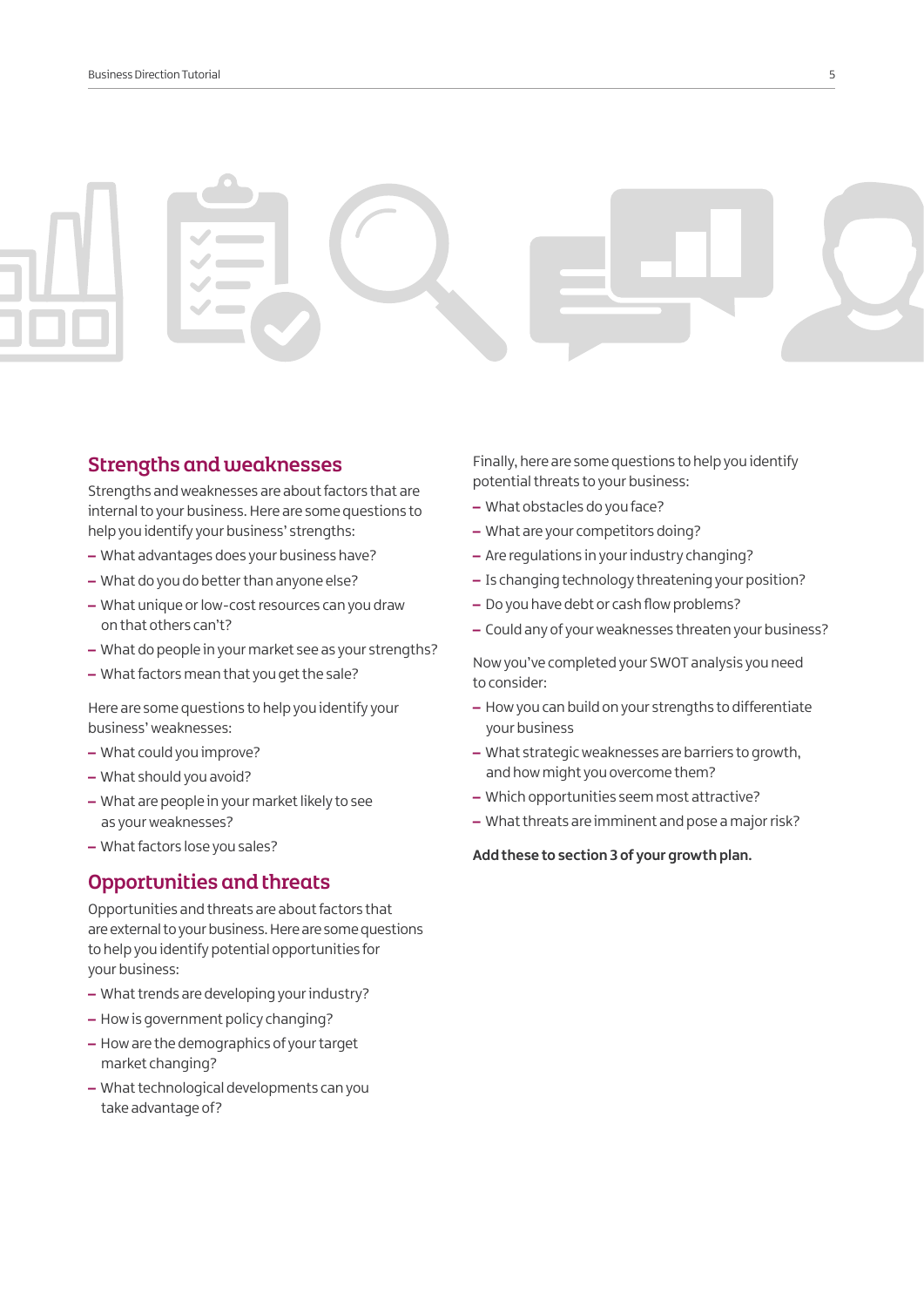

# 4. Growth options

You have now identified the key strategic issues facing your business in your SWOT analysis. So now let's have a look at how you can use those insights to grow your business.

First, what are your growth options?

Every business is different, and your options will depend on the strategic issues you identified in your SWOT analysis. You might consider some or all of the following:

- increasing the number of customers
- increasing the size of the average purchase
- increasing the frequency of purchases
- increasing the margin you make on each sale

Before you answer, consider these findings from innovation systems company Eureka! Ranch.

#### Existing customers or new customers?

They wanted to find out which was more effective in increasing business turnover. Was it increasing the loyalty of existing customers? Or getting new customers?

Well, perhaps surprisingly, they found that getting new customers is 2.8 times more potent at creating growth than deepening the loyalty of existing customers. Your existing customers are important, of course, but there is a limit to how much they will buy. You need new ones. This is the single best way to grow your business, and where you should focus your efforts.

### Attracting new customers

How can your business attract new customers? Here are some factors to consider.

- How can you improve your service to customers? How are you measuring this?
- Can you improve your offering?
- Have you looked at your capacity to meet increased demand?
- How effective is your marketing? Do you need to look for new markets?

As important as it is to get new customers, you can't neglect the other aspects of growing your business. Let's look at those now.

### Increasing the average purchase

How can you increase the average purchase that each customer makes?

- offer a wider range
- increase prices by adding value to your products
- increase the frequency by:
	- running a special offer on a certain product for a limited time
	- offering discounts and bonuses for extra purchases
	- communicating with your customers more effectively

### Increasing your margins

Finally, how can you increase the average margin on each purchase?

- increase the value of your brand
- consider a new business model
- make savings in your supply chain
- improve your production processes

What growth actions are appropriate for your business? **Add these to section 4 of your growth plan.**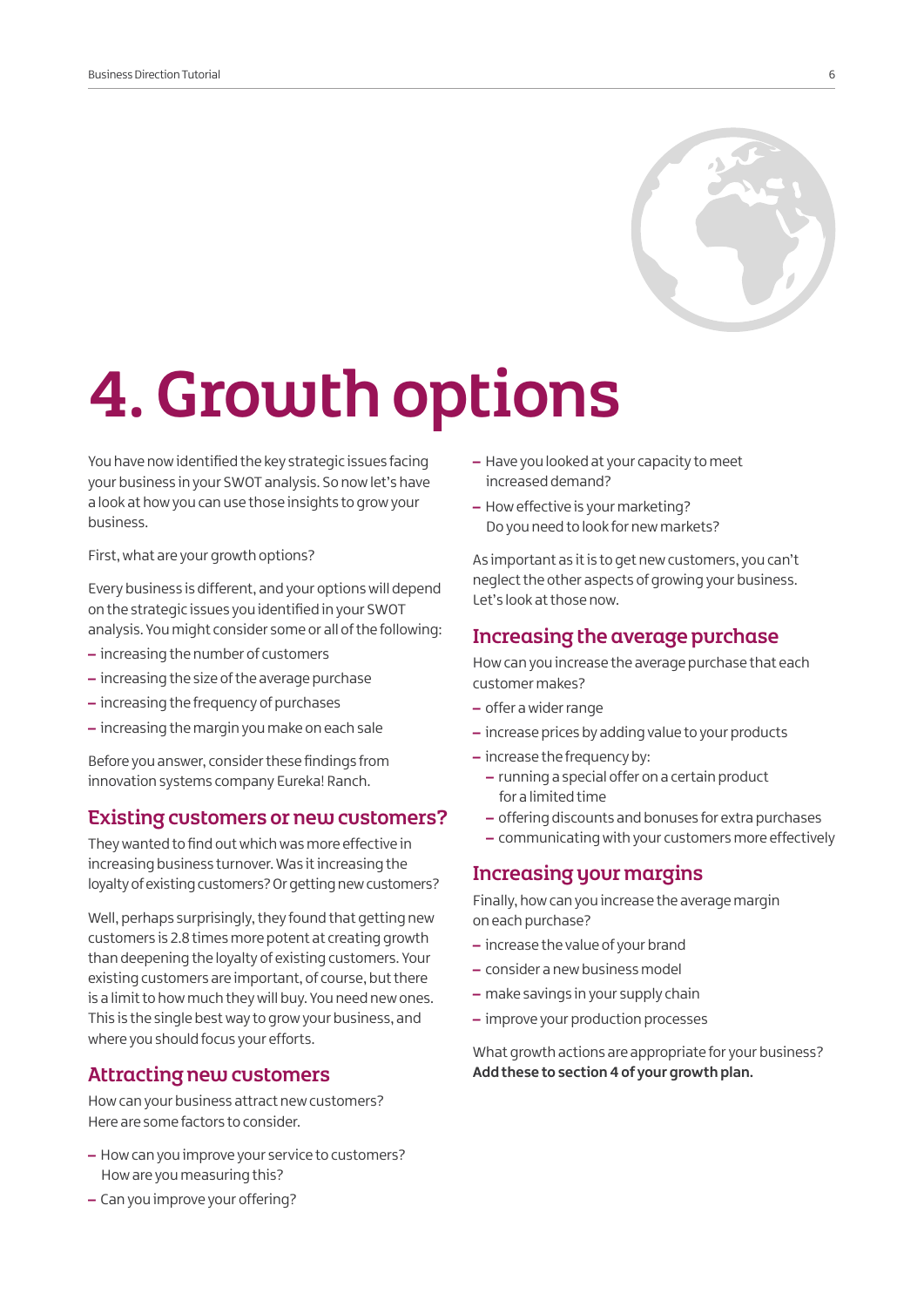# 5. The need to be innovative

You've now identified the key strategic issues and some growth options for your business. In a competitive world, what strategic approach will deliver the highest margins? Lowest cost or highest quality? A fast turnaround on orders or being responsive to customer demand? Perhaps it is being first to market with new products.

#### **Take a couple of minutes to think through these approaches, ranking them from 1 to 5.**

How do you think you did there? Well, let's see how your answers compare with a survey of over a thousand Irish companies by InterTradeIreland. They said that being first to market with innovative new products and services—regardless of market demand—was the most potent driver of profitability.

Business leaders from history agree. Henry Ford said, "If I had asked my customers what they wanted, they would have said 'faster horses'." Lewis Duncan said, "Innovation is the ability to convert ideas into invoices."

### How innovative are you?

Innovation is about thinking up new and different ways of doing things and applying them to your business. It may be adding new features to an existing product, or developing a completely new one. You might introduce a new process, adopt a new technology, or rethink your business model. Doing so can reduce costs, improve profitability, increase sales, and grow your business.

Remember, at Invest NI we can help you with all of this.

# The Ansoff Matrix

You'll need to think through what innovation choices are appropriate for your business. The Ansoff Matrix can help you think about your innovation choices and devise suitable product and service strategies.

|            | Existing           | <b>New</b>          |
|------------|--------------------|---------------------|
| Existing   | Market penetration | Product development |
| <b>New</b> | Market development | Diversification     |

**Product development**, in the top right quadrant, is challenging. It means introducing a new product into your existing market. **Diversification**, in the lower right quadrant, is the most challenging. It means introducing a new, unproven product into an entirely new market that you may not fully understand.

Perhaps you already have a large share of your existing market, but growth is limited. Do you try to increase your share of the market you're already in? Or do you explore new markets elsewhere?

# Thinking through your options

The Ansoff Matrix can help you think about your options.

**Market penetration**, in the top left quadrant, is the safest of the four options. You focus on expanding sales of your existing product in your existing market. You know that the product works and the market holds few surprises for you.

**Market development**, in the lower left quadrant, is riskier. You put an existing product into a new market, perhaps by adapting an existing product to a new application, or adding new features to it.

Let's recap. What innovation choices are best for your business?

- Existing markets and existing products and services?
- Existing markets and new products and services?
- New market and existing products and services?
- New markets and new products and services?

**Take some time to review the questions in section 5 of your growth plan template.**